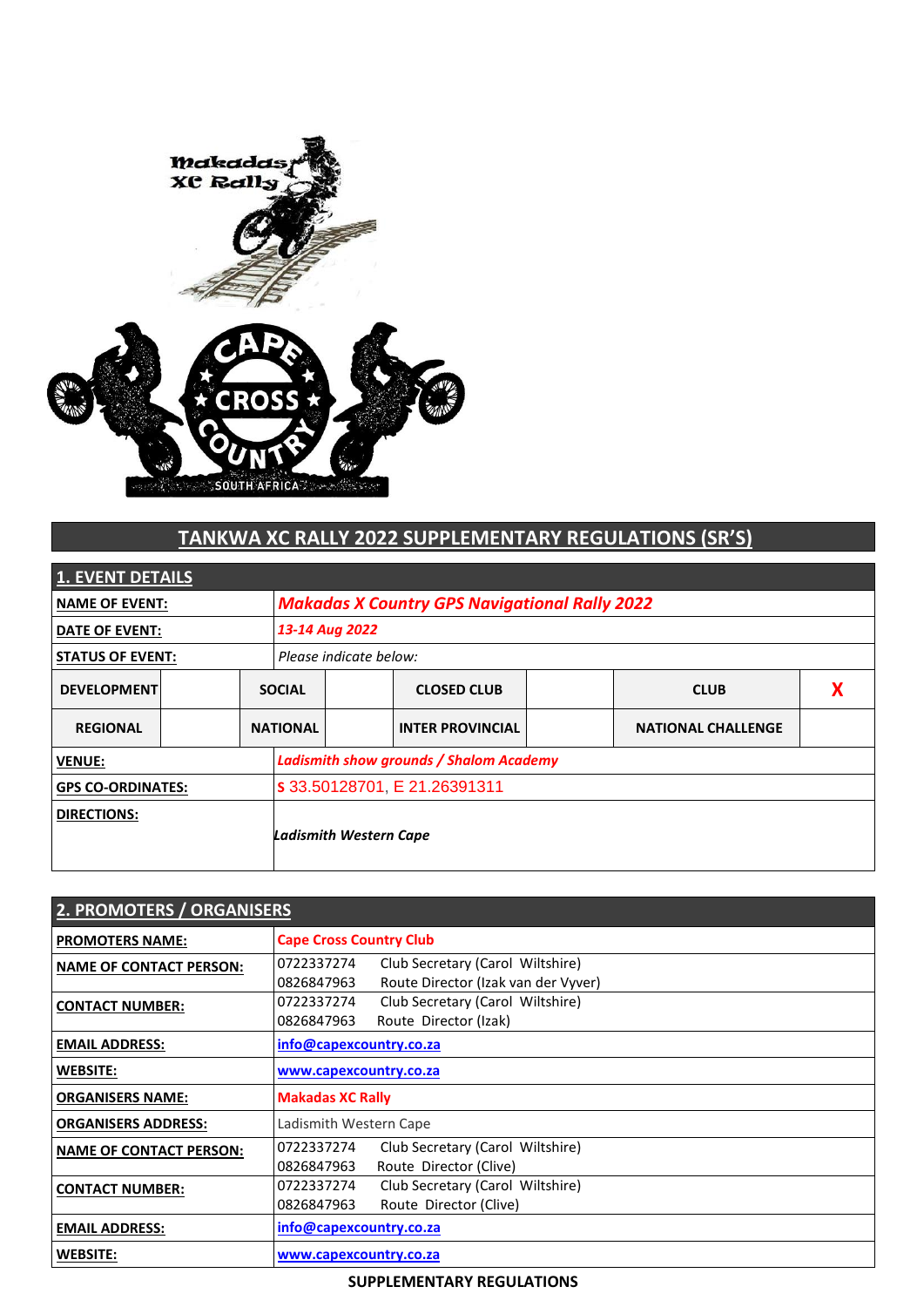| <b>3. OFFICIALS OF THE EVENT</b>    |                                                                                                                                                      |  |  |  |
|-------------------------------------|------------------------------------------------------------------------------------------------------------------------------------------------------|--|--|--|
| <b>ROLE</b>                         | <b>NAME &amp; SURNAME</b>                                                                                                                            |  |  |  |
| <b>CLERK OF THE COURSE</b>          | <b>Arlene Brown</b>                                                                                                                                  |  |  |  |
| <b>SAFETY OFFICER</b>               | <b>Arlene Brown</b>                                                                                                                                  |  |  |  |
| <b>EVENT SECRETARY</b>              | <b>Carol Wiltshire</b>                                                                                                                               |  |  |  |
| TIME KEEPING SERVICE PROVIDER       | <b>Admin team PLEASE NOTE TIME</b><br><b>CARDS and CLIP CARDS will be used.</b><br><b>Penalty for lost Time Card or missed</b><br>Clipper is 15 min. |  |  |  |
| <b>CHIEF MARSHAL</b>                | Izak van der Vyver                                                                                                                                   |  |  |  |
| <b>SCRUTINEER</b>                   | Clive Crouse / Earl / John                                                                                                                           |  |  |  |
| <b>MEDICAL SERVICE PROVIDER</b>     | <b>Ladismith EMS</b>                                                                                                                                 |  |  |  |
| I ROUTE DIRECTOR                    | Izak                                                                                                                                                 |  |  |  |
| <b>GPS Uploads and data capture</b> | John Lanham.                                                                                                                                         |  |  |  |

### **4. CLASSES**

Refer to Standing Supplementary Regulations as shown below:

### **Junior Classes as per online entry**

- **Open Bikes**
- **Open Quads**
- **Ladies Bikes/ Quads**

### **5. ENTRIES**

Telephonic entries **WILL NOT** be accepted. *All entries must be done online at www.capexcountry.co.za*

The onus rests on the competitor to ensure that the entry, as well as the below, has been received by the Promoters / Organisers within the allocated time prior to the date of the event:

- Entry form / Entry via online system
- Payment for the entry
- Copy of COMPETITOR PRIVATE MEDICAL AID

|                                   | Daily Screening Questionnaire – must be completed and handed to the screening personnel at race control on each day of the |  |  |
|-----------------------------------|----------------------------------------------------------------------------------------------------------------------------|--|--|
| event.                            |                                                                                                                            |  |  |
| Entries open:                     | <b>IMMEDIATELY</b>                                                                                                         |  |  |
| Entries close (Refer to GCR 104): | Wed 10 Aug 2022 @ MIDNIGHT                                                                                                 |  |  |
| Late entry fee:                   | <b>Entry fee + R200</b>                                                                                                    |  |  |
| Meal packages                     | R400.00 Include two evening meals + two breakfasts.                                                                        |  |  |
| <b>Juniors</b>                    | R700.00                                                                                                                    |  |  |
| <b>Seniors</b>                    | R750.00                                                                                                                    |  |  |
| Banking Details - Name of Bank:   | <b>Capitec - Savings</b>                                                                                                   |  |  |
| Account number:                   | 1842977626                                                                                                                 |  |  |
| Account name:                     | <b>Makadas XCR</b>                                                                                                         |  |  |
| Branch code:                      | 47010                                                                                                                      |  |  |
| Reference:                        | <b>Your name &amp; surname</b>                                                                                             |  |  |
| Proof of payment to be sent to:   | info@capexcountry.co.za                                                                                                    |  |  |
| Event Secretary contact number:   | 0722337274 (Carol)                                                                                                         |  |  |
| Entry form open at:               | www.capexcountry.co.za                                                                                                     |  |  |